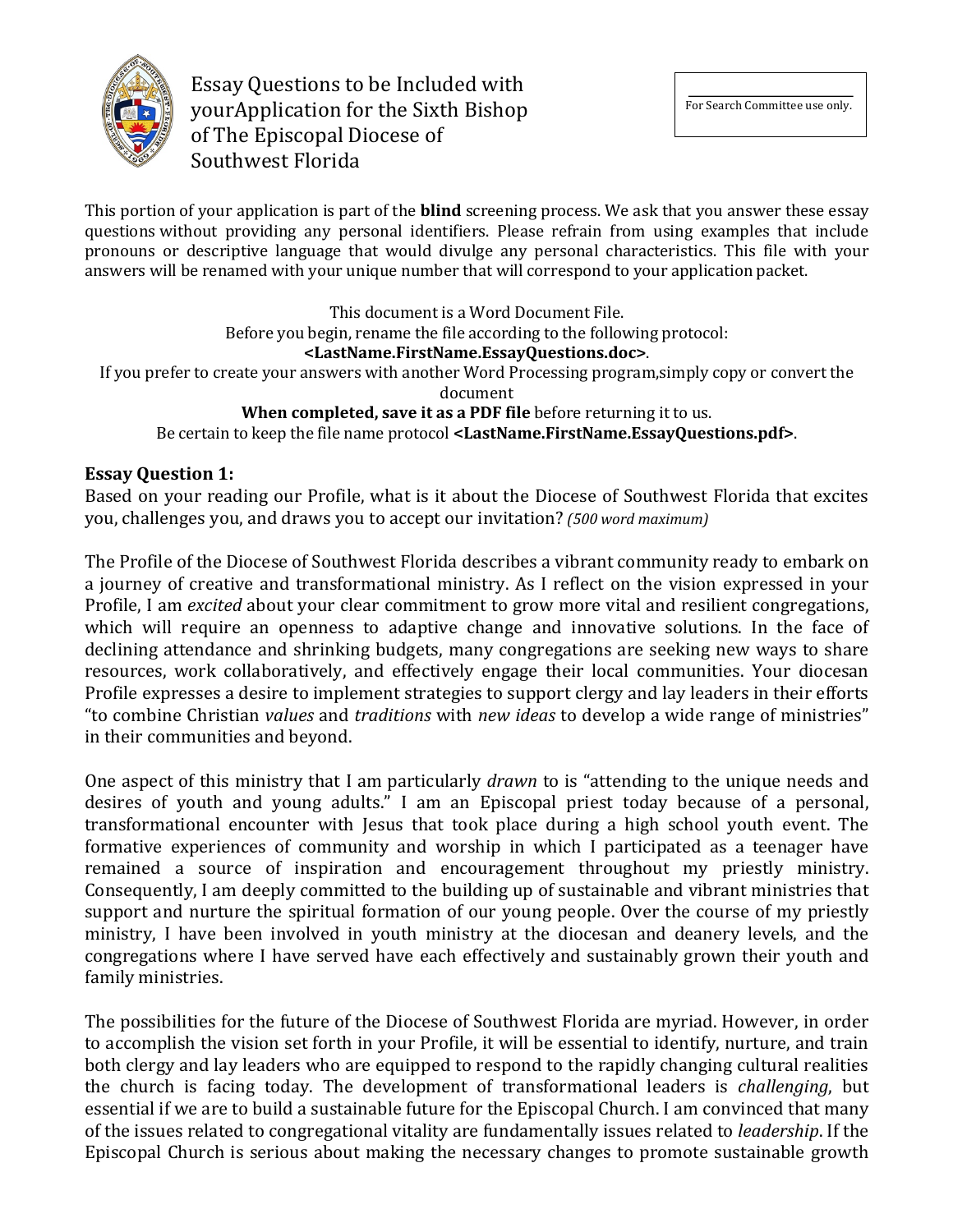and renewed vision within our denomination, it is imperative that we renew our focus on raising up leaders who reflect the diversity we aspire to embody. This kind of transformational leadership will require "out of the box" thinking and a deep commitment to follow the movement of God's Spirit among us. Because only when we are grounded in grace, rooted in love, and empowered by the Spirit are we able to fully live into the vision and mission God has entrusted to us.

### **Essay Question 2:**

Congregational Vitality ranked highest in our Diocesan wide survey. Describe how you orient your attitudes, beliefs and actions toward Congregational Vitality and provide a story that illustrates your experience. *(500 word maximum)*

Congregational *vitality* is predicated on congregational *sustainability*. In other words, before a congregation can truly begin to imagine a more hopeful *future*, it must first be able to maintain and manage a stable *present*. Congregational stability, both programmatic and financial, is essential, because an unstable congregational system is often characterized by anxiety, fear, and uncertainty about the future. Congregational leaders, both lay and ordained, need to be equipped to respond to this anxiety and fear in order to restore hope, renew vision, and reinvigorate mission. Moreover, *sustainability* that leads to *vitality* will almost always require adaptive and innovative change – and change leads to loss, which results in grief. Therefore, congregational leaders will need to be equipped and empowered to lead change, while also leading with compassion, grace, and a deep pastoral sensitivity to the spiritual and emotional needs of the congregation.

Beyond the theoretical, there are specific attributes and characteristics that seem to be consistently present in growing and vital congregations.

*Intergenerational* - Congregations that are intentional about recognizing, celebrating, and incorporating the spiritual gifts of all generations appear to be more spiritually vibrant and engaged. This requires that a congregation be willing to invest in ministry *to, with,* and *for* youth and young adults, but it also requires a congregation to purposefully provide opportunities for intergenerational ministry, including worship, fellowship, outreach, and even pastoral care.

*Relational* – Another characteristic of growing and vital congregations is an intentional focus on the formation of authentic relationships. We are the body of Christ, called to nurture and cultivate meaningful connections, and to support one another on our journey of discipleship.

*Missional* – Finally, congregations that are focused on something beyond themselves are more likely to be thriving than congregations that are primarily turned inward. To be a *missional* congregation is more than having an active outreach ministry, although that's important! A *missional* congregation is one that cultivates a relationship with the surrounding community and seeks to identify where God's Spirit is at work in the world about us.

In one congregation I served, there were several ministry groups that met throughout the week for various purposes, including study, prayer, and outreach. However, these groups were disconnected, and the coordination of these ministries placed a high demand on the time and energy of our staff and volunteers. So, after much prayer, listening, and planning, we decided to create an entirely new mid-week gathering that would seek to integrate many of these diverse groups. The mid-week gathering, which drew 80-120 weekly attendees, was based on a simple model, which included a shared meal, informal worship, fellowship, and teaching. The new model successfully incorporated the three characteristics described above. It was *intergenerational*,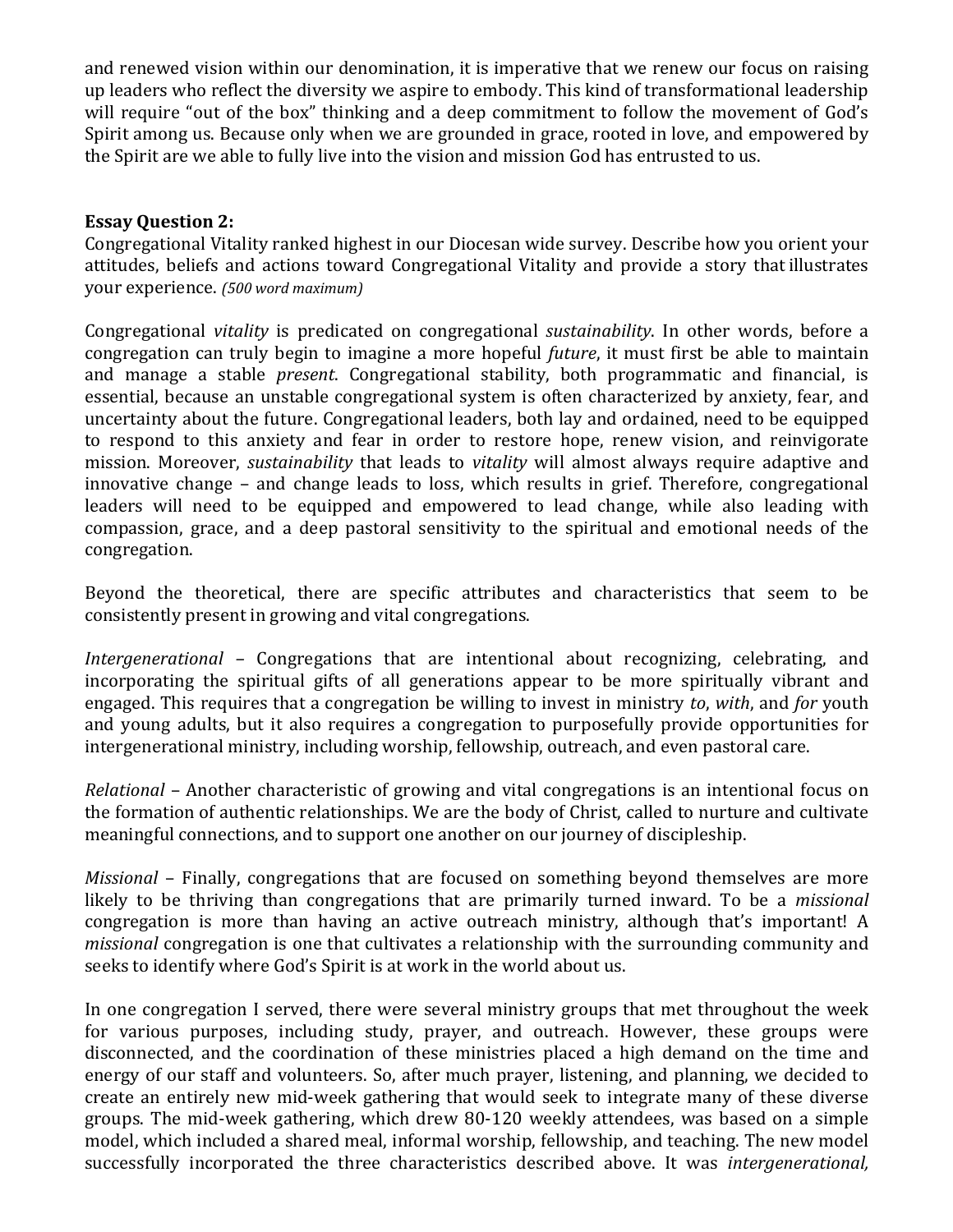bringing together all ages for a shared meal and corporate worship, followed by small group gatherings for children, youth, and adults. It was *relational*, allowing for meaningful connections and a deepening of relationships not always possible during the busyness of Sunday mornings. It was *missional*, providing an opportunity for greater engagement with our local community through fellowship and service.

### **Essay Question 3:**

The ministry of all the baptized (MOAB) is a vital, active part of our diocesan and congregational life. What is your understanding of MOAB? Please share one or two stories from your experiences of MOAB and tell us how you would encourage these ministries in Southwest Florida. (500 word *maximum)*

The baptismal liturgy of the 1979 *The Book of Common Prayer* defines baptism as "full initiation by water and Holy Spirit into Christ's Body the Church" (p. 298). I frequently remind the members of the congregation I serve that baptism is the foundation of who we are and all we do as followers of Jesus. Baptism is not simply a past event, but a present reality that shapes and defines our entire life. Through baptism, we are marked as Christ's own, empowered for ministry, and endowed with unique spiritual gifts, which are to be activated and used for the building up of the Church. I offer the following examples of the ways I have witnessed the importance of MOAB in my own ministry contexts. 

*Community Food Pantry* – The congregation I currently serve has maintained an on-site food pantry for many years. Prior to the pandemic, the food pantry was housed in a storage area connected to our Parish Hall and the recipients of the food were primarily homeless individuals in our local community, many of whom would visit the pantry on a regular basis. When the COVID-19 pandemic turned our world upside-down, our church buildings were closed, including the food pantry. Within just a few weeks, the Chairperson of our Outreach Committee approached me about reopening the food pantry to serve the growing needs of our local community. In response to this unprecedented crisis, the food pantry was completely reimagined. A new and expanded space was renovated to house the pantry. A drive-thru system was created to safely and efficiently distribute the food. Financial donations were solicited to purchase gifts cards, which would allow families to purchase perishable items not provided by the food pantry. Within a few months, we went from serving about 40 individuals *a month* to serving 80 families *a week*. Donations grew exponentially. The number of volunteers grew at least tenfold. Local businesses joined in the effort. And the entire ministry was coordinated by a team of dedicated and compassionate lay leaders - the ministry of all the baptized in action!

Leadership Gatherings – In addition to outreach, I have sought to be intentional about training and equipping lay leaders in the congregations I have served. In order to accomplish this goal, I have instituted quarterly gatherings of ministry leaders. The purpose of these gatherings is threefold  $$ community building, training, and communication. After the very first leadership gathering, we began to see a change in how our ministry leaders related to one another and their respective ministries. This has been one small, but significant step toward building a community of leaders within our congregation  $-$  leaders empowered to use their spiritual gifts and fulfill their baptism covenant. 

It is this second example that I believe is most applicable to the role of a Bishop, as one who is called to "encourage and support all baptized people in their gifts and ministries." If I am called to be a Bishop, I believe part of my responsibility would be to assist in the training and equipping of leaders through intentional formational and educational opportunities.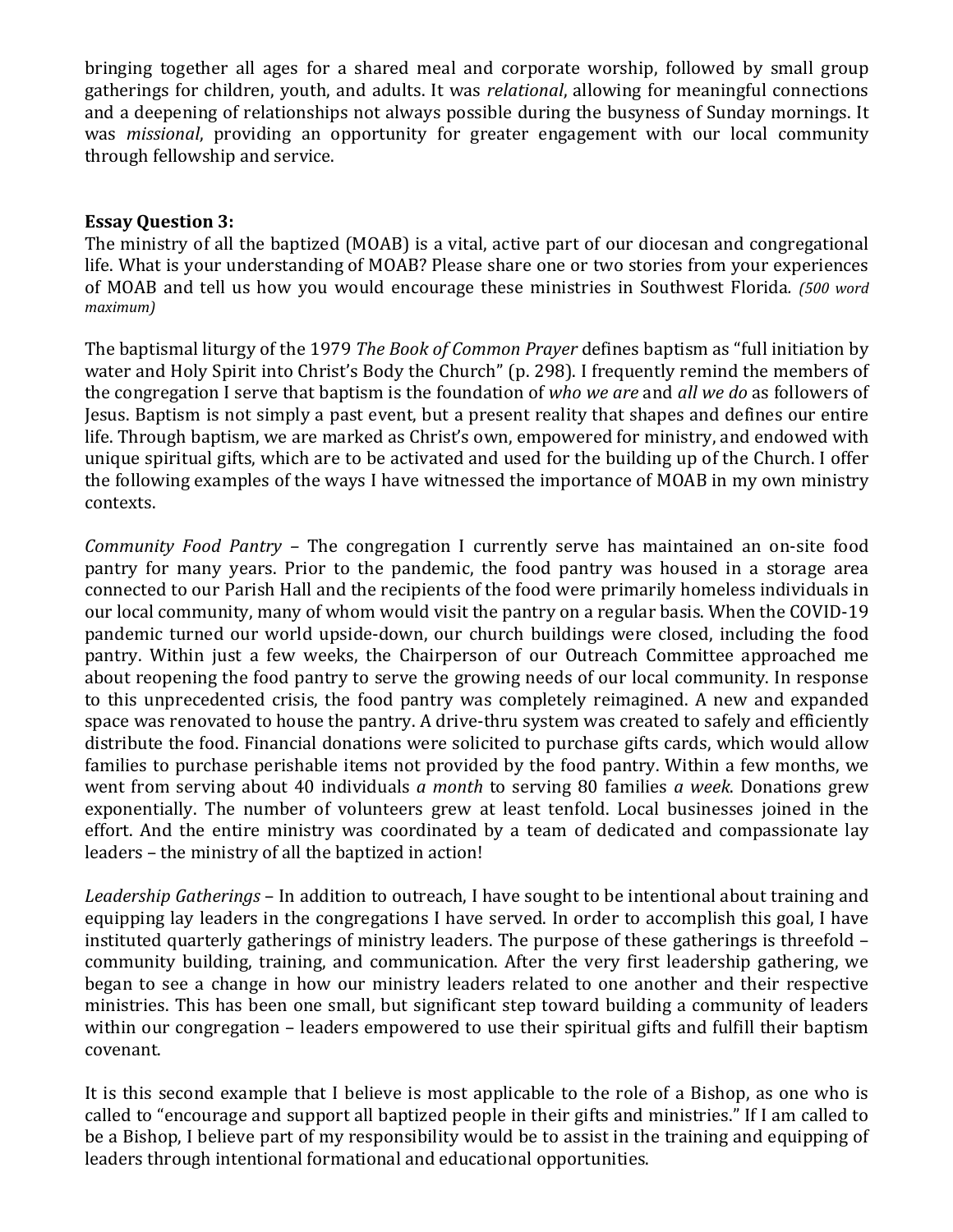### **Essay Question 4:**

What have you found most compelling in Christ's call to you? How is this related to your interest in becoming the bishop of our unique Diocese? (500 word maximum)

I have been a follower of Jesus and a member of the Episcopal Church since my childhood. Throughout my life I have assumed many roles and responsibilities; however, my identity as a disciple of Jesus remains at the core of who I am. The experience of Christ's call in my life cannot be tied to a particular moment or event, but can best be described as a journey. Over of the course of this spiritual journey, I have grown in significant ways, but most importantly, I have come to a deeper knowledge of my *identity* in Christ and the extravagance of God's *grace*.

*Identity* - I think one of the most significant challenges facing many of our parishioners, especially our young people, is a crisis of identity. There is a cacophony of voices vying for our attention, but there is only *one* voice that defines who we are, and that is the voice of the One who calls us *beloved*. Just as Jesus at his baptism heard a voice from heaven declaring his identity as *God's beloved*, so we are given the same identity at our baptism.

*Grace* – The identity given to us at baptism is an expression of God's unconditional and extravagant grace, unearned and undeserved. The experience of grace has profoundly shaped my vocation as a priest and congregational leader. I am keenly aware that *all I am* and *all I have* is a gift from God, not of my own making. The longer I seek to faithfully follow Jesus, the more deeply I have come to recognize my need for grace. I know that I am unable to live the Christian life in my own strength, but with God all things are possible!

A bishop is called "to be in all things a faithful pastor and wholesome example for the entire flock of Christ." I believe that in order to be a spiritual leader for others, one must be spiritually grounded in the knowledge of one's own *identity* as God's beloved and as a recipient of God's *grace*. This is especially true for a bishop, who is given the responsibility of oversight, and who is called to "follow Jesus who came not to be served, but to serve, and give his life as a ransom for many." A bishop is called to "nourish God's people from the riches of God's grace." With regards to the uniqueness of the Diocese of Southwest Florida, your Profile describes a Bishop who is first and foremost a *spiritual leader*. Of course, a Bishop needs to be able to effectively manage resources and provide administrative oversight, but as "chief pastor and teacher," the Bishop leads by example, always seeking to humbly and faithfully proclaim Christ in both word and deed.

## **Essay Question 5:**

Describe how the pandemic has informed and transformed your ministerial experience the EpiscopalChurch. Describe how the pandemic has informed and transformed your vision of the ministry of a bishop. Tell us about how you would live into this vision within our Diocese. *(500 word maximum)*

The pandemic accelerated and deepened the need for the Episcopal Church to engage technology as an essential part of our mission and ministry. Prior to the start of the pandemic, the congregation where I serve was *discussing* the need to offer a live-streaming option for our Sunday services. We were *discussing* the need to create more video content, since our culture is becoming less reliant on print-based communication. We were *discussing* the need to increase our socialmedia presence in order to more effectively communicate with our local community. When the pandemic hit, we immediately had to put our discussions into *action*. We began live-streaming our